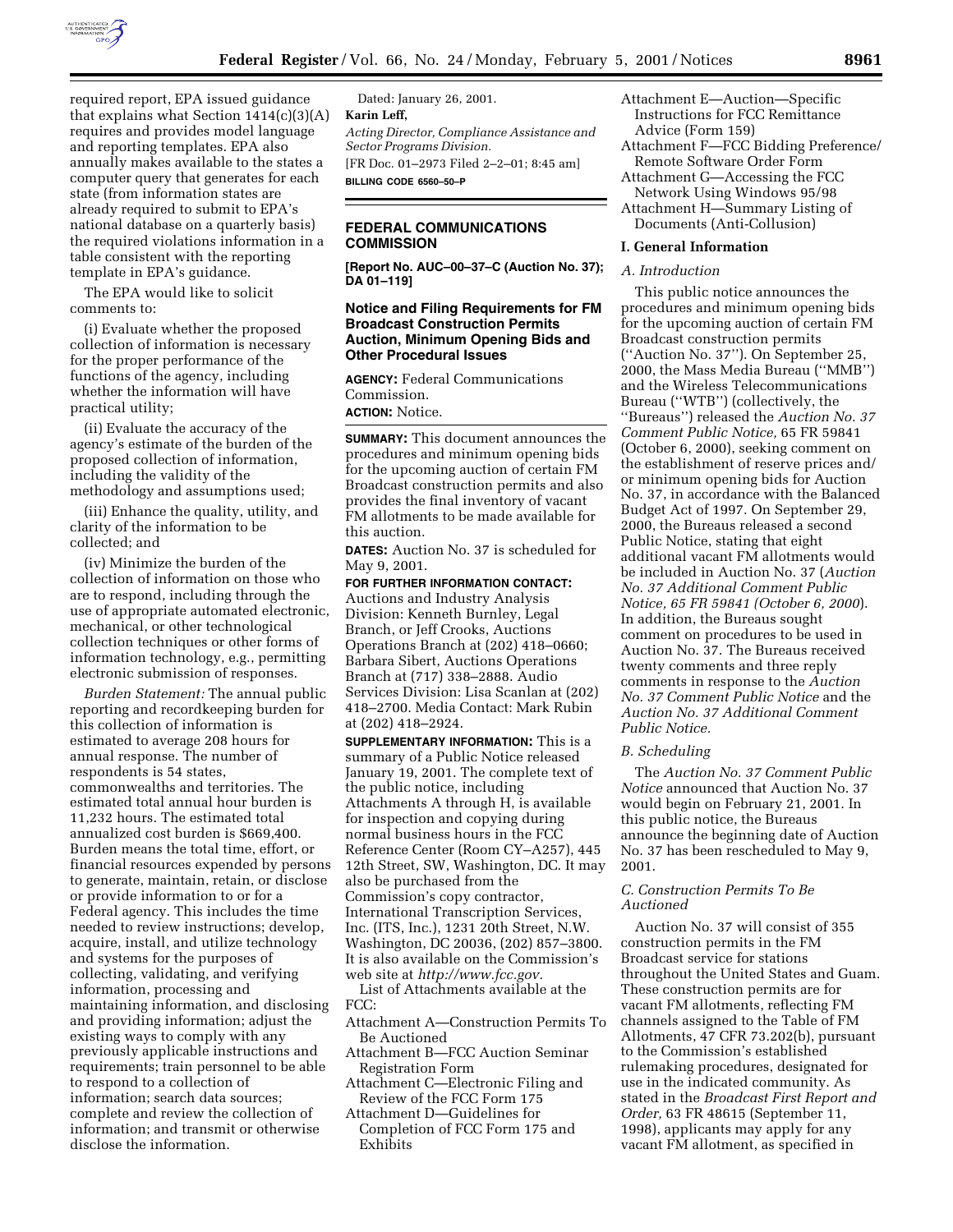Attachment A; applicants specifying the same FM allotment will be considered mutually exclusive and, thus, the construction permit for the FM allotment will be awarded by competitive bidding procedures. The reference coordinates for each vacant FM allotment are also listed in Attachment A.

One commenter suggests that the Bureaus should treat any allotment that has only one bidder as not being mutually exclusive. As stated in the *Broadcast First Report and Order,* all pending mutually exclusive applications for broadcast services must be resolved through a system of competitive bidding. Accordingly, for a specific FM allotment, if the Commission were to receive only one FCC Form 175, Application to Participate in an FCC Auction (''shortform application''), and, thus, mutual exclusivity would not exist for auction purposes, the auction for any such construction permit would cancel.

National Public Radio requests that the Commission modify its auction procedures to permit noncommercial educational broadcast applicants to apply for a noncommercial station utilizing any of the FM allotments listed in Attachment A without having to compete in an auction. However, none of the FM channels included in Auction No. 37 are reserved exclusively for noncommercial educational use, or are otherwise exempt from competitive bidding procedures, if mutually exclusive applications are filed.

Several commenters request that the Bureaus remove certain FM allotments from Auction No. 37 due to the pendency of rulemaking proceedings concerning the FM allotment, or because of other pending challenges regarding the FM channels to be auctioned. The FM allotments designated as FM71, FM160, FM189, and FM275 are hereby removed from Auction No. 37. A revised Attachment A, reflecting the deletion of the four referenced FM allotments, is appended to the Public Notice.

Two commenters request the inclusion of additional FM channels in Auction No. 37. Ganske requests that the Commission include Channel 224C2 for Sunriver, Oregon, and Satellite requests the inclusion of Channel 239A for Big Pine Key, Florida. The rulemaking proceeding to add Channel 224C2 at Sunriver, Oregon to the Table of FM Allotments is not yet final (MM Docket No. 96–7), and accordingly, FM Channel 224C2 at Sunriver, Oregon will not be added to the list of FM allotments for Auction No. 37. Big Pine Key, Florida will be included in a subsequent FM auction. The *Auction No. 37 Comment Public Notice* inadvertently included two allotments for Channel 261A at Corrigan, TX (FM 280 and FM 281) and two allotments for Channel 291A at Kerrville, TX (FM 289 and FM 290). Accordingly, duplicative listings FM 281 and FM 289 will be removed from Attachment A.

# *D. Rules and Disclaimers*

# 1. Relevant Authority

Prospective bidders must familiarize themselves thoroughly with the Commission's rules relating to broadcast auctions, contained in Title 47, Part 73 of the Code of Federal Regulations.

Prospective bidders must also be thoroughly familiar with the procedures, terms and conditions contained in this Public Notice, the *Auction No. 37 Comment Public Notice,* the *Auction No. 37 Additional Comment Public Notice,* the *Broadcast First Report and Order,* the *Broadcast Reconsideration Order,* 64 FR 24523 (May 7, 1999) and the *New Entrant Bidding Credit Reconsideration Order,* 64 FR 44856 (August 18, 1999). Potential bidders must also familiarize themselves with Part 1, Subpart Q of the Commission's rules concerning competitive bidding proceedings.

The terms contained in the Commission's rules, relevant orders and public notices are not negotiable. The Commission may amend or supplement the information contained in our public notices at any time, and will issue public notices to convey any new or supplemental information to bidders. It is the responsibility of all prospective bidders to remain current with all Commission rules and with all public notices pertaining to this auction. Copies of most Commission documents, including public notices, can be retrieved from the FCC Internet node via anonymous ftp @ftp.fcc.gov or the FCC Auctions World Wide Web site at *http://www.fcc.gov/wtb/auctions.* Additionally, documents may be obtained for a fee by calling the Commission's copy contractor, International Transcription Service, Inc. (ITS), at (202) 314–3070. When ordering documents from ITS, please provide the appropriate FCC number (for example, FCC 98–194 for the *Broadcast First Report and Order* and FCC 99–74 for the *Broadcast Reconsideration Order*).

# 2. Prohibition of Collusion

To ensure the competitiveness of the auction process, the Commission's rules prohibit applicants for the same market from communicating with each other during the auction about bids, bidding

strategies, or settlements. This prohibition begins at the short-form application filing deadline and ends at the down payment deadline after the auction. Bidders competing for construction permits in the same market are encouraged not to use the same individual as an authorized bidder. A violation of the anti-collusion rule could occur if an individual acts as the authorized bidder for two or more competing applicants, and conveys information concerning the substance of bids or bidding strategies between the bidders he or she is authorized to represent in the auction. Also, if the authorized bidders are different individuals employed by the same organization (e.g., law firm or consulting firm), a violation could similarly occur. In such a case, at a minimum, applicants should certify on their applications that precautionary steps have been taken to prevent communication between authorized bidders and that applicants and their bidding agents will comply with the anti-collusion rule.

However, the Bureaus caution that merely filing a certifying statement as part of an application will not outweigh specific evidence that collusive behavior has occurred, nor will it preclude the initiation of an investigation when warranted. In Auction No. 37, for example, the rule would apply to any applicants bidding for the same market (i.e., Bethel, Alaska, Channel 252C3, Market FM1). Therefore, applicants that apply to bid for any FM construction permit in the same market would be precluded from communicating after filing the FCC Form 175 short-form application with any other applicant for a FM construction permit in that same market. However, applicants may enter into bidding agreements before filing their FCC Form 175, as long as they disclose the existence of the agreement(s) in their FCC Form 175. If parties agree in principle on all material terms prior to the short-form filing deadline, those parties must be identified on the short-form application under 1.2105(c), even if the agreement has not been reduced to writing. If the parties have not agreed in principle by the filing deadline, an applicant would not include the names of those parties on its application, and may not continue negotiations with other applicants for the same market. By signing their FCC Form 175 short-form applications, applicants are certifying their compliance with 1.2105(c) and 73.5002. In addition, 1.65 of the Commission's rules requires an applicant to maintain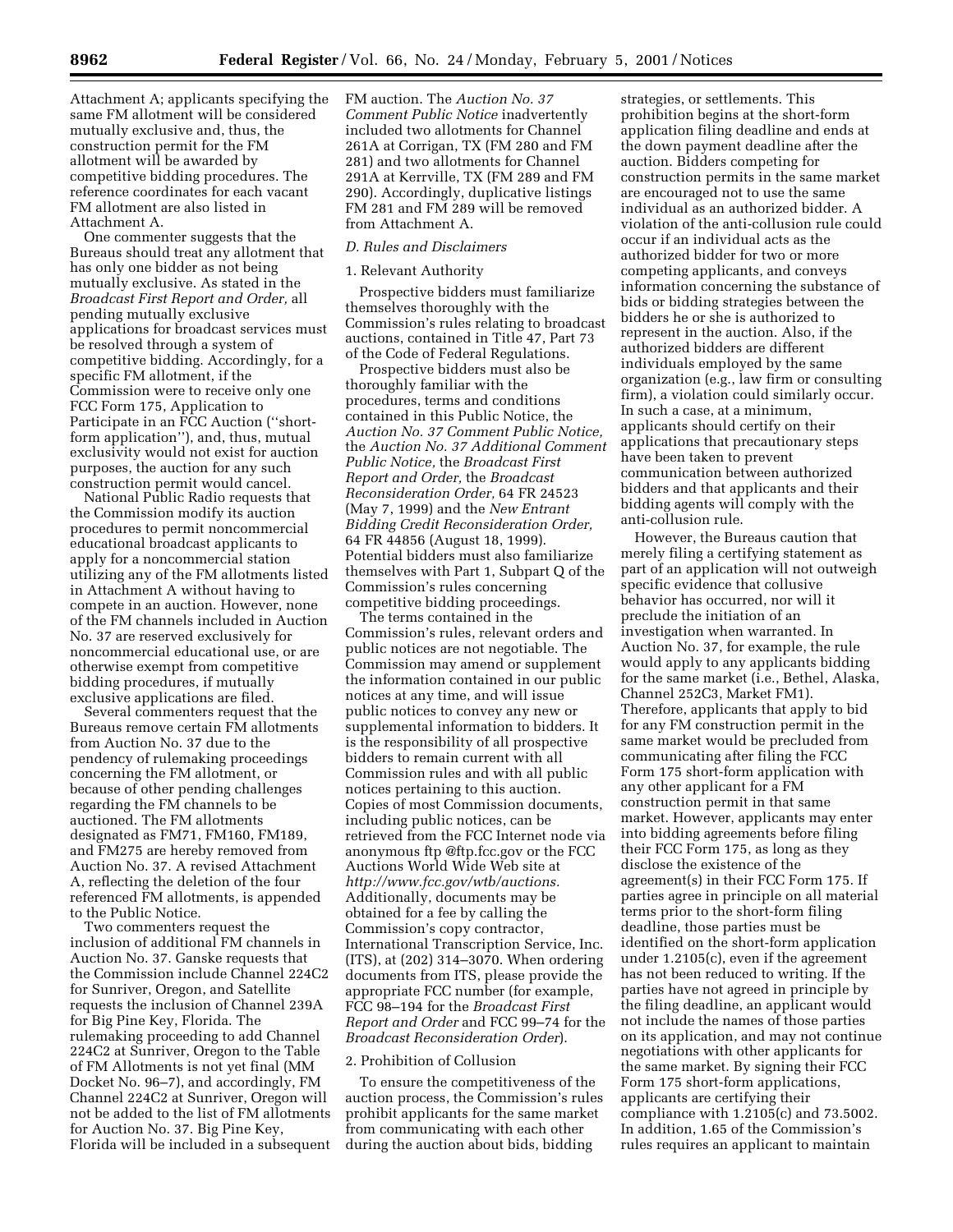the accuracy and completeness of information furnished in its pending application and to notify the Commission within 30 days of any substantial change that may be of decisional significance to that application. Thus, 1.65 requires an auction applicant to notify the Commission of any violation of the anticollusion rules immediately upon learning of such violation.

A summary listing of documents from the Commission and the Bureaus addressing the application of the anticollusion rules may be found in Attachment H of the Public Notice.

#### 3. Due Diligence

Potential bidders are solely responsible for investigating and evaluating all technical and market place factors that may have a bearing on the value of the FM broadcast facilities. The FCC makes no representations or warranties about the use of this spectrum for particular services. Applicants should be aware that a FCC auction represents an opportunity to become a FCC permittee in the broadcast service, subject to certain conditions and regulations. A FCC auction does not constitute an endorsement by the FCC of any particular service, technology, or product, nor does a FCC construction permit or license constitute a guarantee of business success. Applicants should perform their individual due diligence before proceeding as they would with any new business venture.

Potential bidders are strongly encouraged to conduct their own research prior to Auction No. 37 in order to determine the existence of pending proceedings that might affect their decisions regarding participation in the auction. Participants in Auction No. 37 are strongly encouraged to continue such research during the auction.

#### 4. Bidder Alerts

All applicants must certify on their FCC Form 175 applications under penalty of perjury that they are legally, technically, financially and otherwise qualified to hold a construction permit, and not in default on any payment for Commission construction permits or licenses (including down payments) or delinquent on any non-tax debt owed to any Federal agency. Prospective bidders are reminded that submission of a false certification to the Commission is a serious matter that may result in severe penalties, including monetary forfeitures, construction permit or license revocations, exclusion from

participation in future auctions, and/or criminal prosecution.

As is the case with many business investment opportunities, some unscrupulous entrepreneurs may attempt to use Auction No. 37 to deceive and defraud unsuspecting investors. Common warning signals of fraud include the following:

• The first contact is a ''cold call'' from a telemarketer, or is made in response to an inquiry prompted by a radio or television infomercial.

• The offering materials used to invest in the venture appear to be targeted at IRA funds, for example by including all documents and papers needed for the transfer of funds maintained in IRA accounts.

• The sales representative makes verbal representations that: (a) The Internal Revenue Service (''IRS''), Federal Trade Commission (''FTC''), Securities and Exchange Commission (''SEC''), FCC, or other government agency has approved the investment; (b) the investment is not subject to state or federal securities laws; or (c) the investment will yield unrealistically high short-term profits. In addition, the offering materials often include copies of actual FCC releases, or quotes from FCC personnel, giving the appearance of FCC knowledge or approval of the solicitation.

Information about deceptive telemarketing investment schemes is available from the FTC at (202) 326– 2222 and from the SEC at (202) 942– 7040. Complaints about specific deceptive telemarketing investment schemes should be directed to the FTC, the SEC, or the National Fraud Information Center at (800) 876–7060. Consumers who have concerns about specific proposals may also call the FCC Consumer Center at (888) CALL–FCC ((888) 225–5322).

5. National Environmental Policy Act (NEPA) Requirements

The permittee must comply with the Commission's rules regarding the National Environmental Policy Act (NEPA). The construction of a broadcast facility is a federal action and the permittee must comply with the Commission's NEPA rules for each such facility. The Commission's NEPA rules require that, among other things, the permittee consult with expert agencies having NEPA responsibilities, including the U.S. Fish and Wildlife Service, the State Historic Preservation Office, the Army Corp of Engineers and the Federal Emergency Management Agency (through the local authority with jurisdiction over floodplains). The permittee must prepare environmental

assessments for broadcast facilities that may have a significant impact in or on wilderness areas, wildlife preserves, threatened or endangered species or designated critical habitats, historical or archaeological sites, Indian religious sites, floodplains, and surface features. The permittee must also prepare environmental assessments for broadcast facilities that include high intensity white lights in residential neighborhoods or excessive radio frequency emission.

#### *E. Auction Specifics*

# 1. Auction Date

The auction will begin on Wednesday, May 9, 2001. The initial schedule for bidding will be announced by public notice at least one week before the start of the auction. Unless otherwise announced, bidding will be conducted on each business day until bidding has stopped on all construction permits.

#### 2. Auction Title

Auction No. 37—FM Broadcast

3. Bidding Methodology

The bidding methodology for Auction No. 37 will be a simultaneous, multipleround, ascending auction. Bidding will be permitted only from remote locations, either electronically (by computer) or telephonically.

4. Pre-Auction Dates and Deadlines

Auction Seminar: March 7, 2001 Short-Form Application Filing Deadline (FCC Form 175): March 19, 2001; 6:00

p.m. ET

Orders for Remote Bidding Software: March 19, 2001; 6:00 p.m. ET

Upfront Payments (via wire transfer): April 16, 2001; 6:00 p.m. ET

Mock Auction: May 7, 2001 Auction Begins: May 9, 2001

5. Requirements for Participation

Those wishing to participate in the auction must:

• Submit a short form application (FCC Form 175) electronically by 6:00 p.m. ET, March 19, 2001. No other application may be substituted for the FCC Form 175.

• Submit a sufficient upfront payment and a FCC Remittance Advice Form (FCC Form 159) by 6:00 p.m. ET, April 16, 2001.

• Comply with all provisions outlined in this public notice and applicable Commission rules.

#### 6. General Contact Information

The following is a list of general contact information relating to Auction No. 37: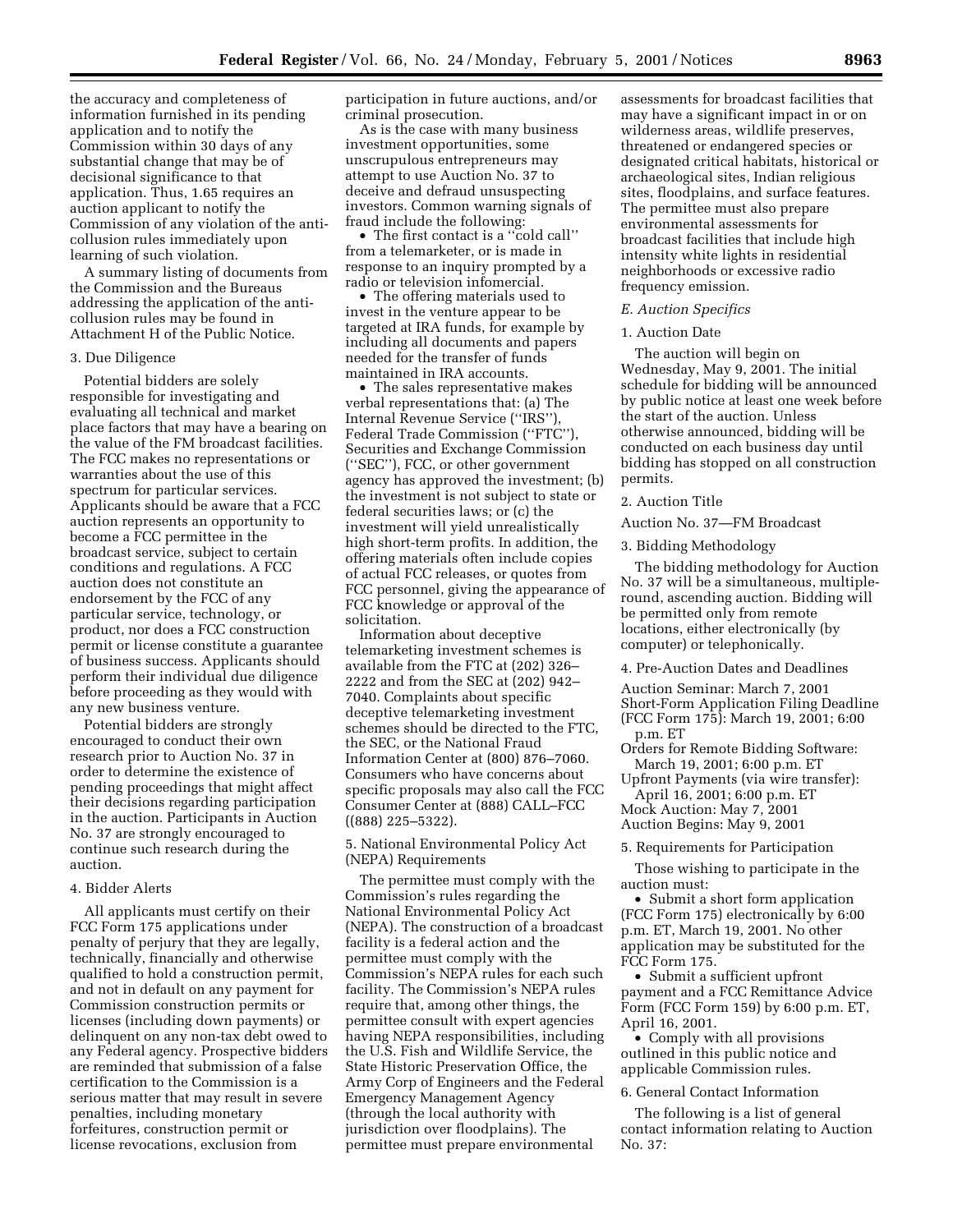- *General Auction Information:* General Auction Questions, Seminar Registration, Orders for Remote Bidding Software: FCC Auctions Hotline, (888) 225–5322, Press Option #2 or direct (717) 338–2888, Hours of service: 8 a.m.–5:30 p.m. et.
- *Auction Legal Information:*
- Auction Rules, Policies, Regulations: Auctions and Industry Analysis Division, Legal Branch, (202) 418– 0660
- *Licensing Information:* Rules, Policies, Regulations, Licensing
- Issues, Engineering Issues: Audio Services Division, (202) 418–2700 *Technical Support:*
- Electronic Filing Assistance, Software Downloading: FCC Auctions Technical Support Hotline, (202) 414–1250 (Voice), (202) 414–1255 (TTY)
- Hours of service: Monday–Friday, 7 a.m. to 10 p.m. ET, Saturday, 8 a.m. to 7 p.m., ET, Sunday, 12 noon to 6 p.m., ET
- *Payment Information:* Wire Transfers, Refunds: FCC Auctions Accounting Branch, (202) 418–1995, (202) 418–2843 (Fax)
- *Telephonic Bidding:* Will be furnished only to qualified bidders

*FCC Copy Contractor:*

- Additional Copies of Commission Documents: International Transcription Services, Inc., 445 12th Street, SW, Room CY–B400, Washington, DC 20554, (202) 314– 3070
- *Press Information:* Mark Rubin (202) 418–2924
- *FCC Forms:*
	- (800) 418–3676 (outside Washington, DC), (202) 418–3676 (in the Washington Area)

*FCC Internet Sites:*

*http://www.fcc.gov/wtb/auctions http://www.fcc.gov/ftp://ftp.fcc.gov*

# **II. Short-form (FCC Form 175) Application Requirements**

Guidelines for completion of the short-form (FCC Form 175) are set forth in Attachment D to the public notice. The short-form application seeks the applicant's name and address, legal classification, status, new entrant bidding credit eligibility, identification of the construction permit(s) sought, the authorized bidders and contact persons. To participate in Auction No. 37, no other application may be substituted for the FCC Form 175.

One commenter urges the Bureaus to eliminate the ''ALL'' box in the FCC Form 175 for this auction. The Bureaus agree. The capability to select the ALL box originated in the context of, and was designed for use in, wireless auctions. Use of an ALL box, however, is inappropriate in the broadcast context and accordingly, an ALL box will not be included in the FCC Form 175 for use in Auction No. 37.

# *A. Ownership Disclosure Requirements (FCC Form 175 Exhibit A)*

The Commission indicated in the *Broadcast First Report and Order*, that, for purposes of determining eligibility to participate in a broadcast auction, the uniform Part 1 ownership standards would apply. Therefore, in completing FCC Form 175, all applicants will be required to file an ''Exhibit A'' and provide information required by 1.2105 and 1.2112 of the Commission's rules, thus providing a full and complete statement of the ownership of the bidding entity. The ownership disclosure standards for the short-form are set forth in 1.2112 of the Commission's rules.

# *B. Consortia And Joint Bidding Arrangements (FCC Form 175 Exhibit B)*

Applicants will be required to identify on their short-form applications any parties with whom they have entered into any consortium arrangements, joint ventures, partnerships or other agreements or understandings which relate in any way to the construction permits being auctioned, including any agreements relating to post-auction market structure. *See* 47 CFR 1.2105(a)(2)(viii) and 1.2105(c)(1). Applicants will also be required to certify on their short-form applications that they have not entered into any explicit or implicit agreements, arrangements or understandings of any kind with any parties, other than those identified, regarding the amount of their bids, bidding strategies, or the particular construction permits on which they will or will not bid. *See* 47 CFR  $1.2105(a)(2)(ix)$ . As discussed, if an applicant has had discussions, but has not reached a joint bidding agreement by the short-form deadline, it would not include the names of parties to the discussions on its applications and may not continue discussions with applicants for the same market after the deadline. Where applicants have entered into consortia or joint bidding arrangements, applicants must submit an ''Exhibit B'' to the FCC Form 175.

A party holding a non-controlling, attributable interest in one applicant will be permitted to acquire an ownership interest in, form a consortium with, or enter into a joint bidding arrangement with other

applicants for construction permits in the same market provided that (i) the attributable interest holder certifies that it has not and will not communicate with any party concerning the bids or bidding strategies of more than one of the applicants in which it holds an attributable interest, or with which it has formed a consortium or entered into a joint bidding arrangement; and (ii) the arrangements do not result in a change in control of any of the applicants. While the anti-collusion rules do not prohibit non-auction related business negotiations among auction applicants, bidders are reminded that certain discussions or exchanges could touch upon impermissible subject matters because they may convey pricing information and bidding strategies.

# *C. New Entrant Bidding Credit (Form 175 Exhibit C)*

To fulfill its obligations under 309(j) and further its long-standing commitment to the diversification of broadcast facility ownership, the Commission adopted a tiered New Entrant Bidding Credit for broadcast auction applicants with no, or very few, other media interests.

# 1. Eligibility

The interests of the bidder, and of any individuals or entities with an attributable interest in the bidder, in other media of mass communications shall be considered when determining a bidder's eligibility for the New Entrant Bidding Credit. The bidder's attributable interests shall be determined as of the short-form (FCC Form 175) filing deadline—March 19, 2001. Bidders intending to divest a media interest or make any other ownership changes, such as resignation of positional interests, in order to avoid attribution for purposes of qualifying for the New Entrant Bidding Credit must have consummated such divestment transactions or have completed such ownership changes by no later than the short-form filing deadline—March 19, 2001.

Under traditional broadcast attribution rules, those entities or individuals with an attributable interest in a bidder include:

• All officers and directors of a corporate bidder;

• Any owner of 5 percent or more of the voting stock of a corporate bidder;

• All partners and limited partners of a partnership bidder, unless the limited partners are sufficiently insulated; and

• All members of a limited liability company, unless sufficiently insulated. In cases where a bidder's spouse or

close family member holds other media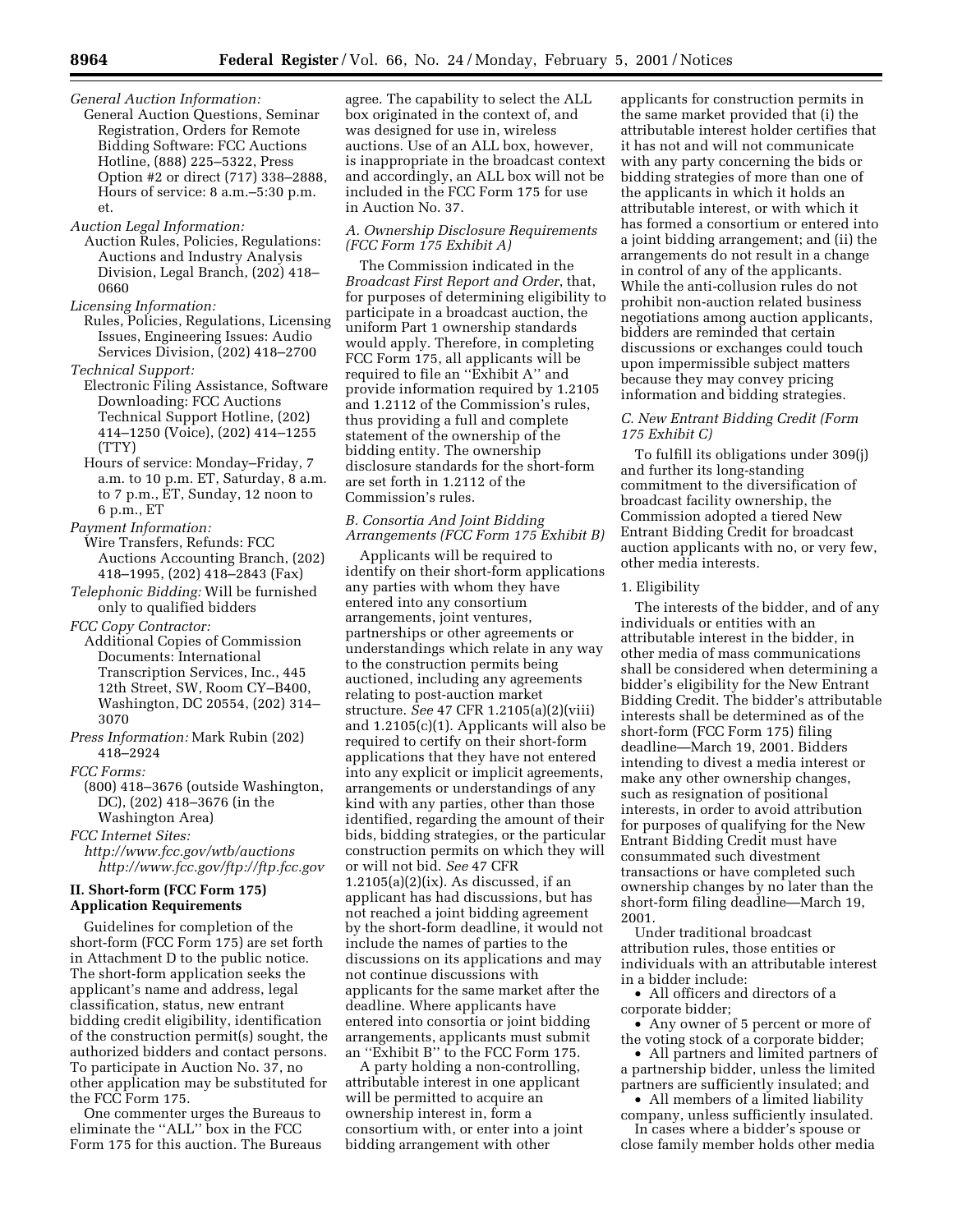interests, such interests are not automatically attributable to the bidder. The Commission decides attribution issues in this context based on certain factors traditionally considered relevant. Bidders should note that the mass media attribution rules were recently revised.

Bidders are also reminded that, by the *New Entrant Bidding Credit Reconsideration Order*, 64 FR 44856 (August 18, 1999), the Commission further refined the eligibility standards for the New Entrant Bidding Credit, judging it appropriate to attribute the media interests held by very substantial investors in, or creditors of, a bidder claiming new entrant status.

Generally, media interests will be attributable for purposes of the New Entrant Bidding Credit to the same extent that such other media interests are considered attributable for purposes of the broadcast multiple ownership rules. However, attributable interests held by a winning bidder in existing low power television, television translator or FM translator facilities will not be counted among the bidders' other mass media interests in determining its eligibility for a New Entrant Bidding Credit. A medium of mass communications is defined in 47 CFR 73.5008(b).

### 2. Application Requirements

In addition to the ownership information required on Exhibit A, applicants are required to file supporting documentation on Exhibit C to their FCC Form 175 short-form applications to establish that they satisfy the eligibility requirements to qualify for a New Entrant Bidding Credit.

#### 3. Bidding Credits

Applicants that qualify for the New Entrant Bidding Credit, as set forth in 47 CFR 73.5007, are eligible for a bidding credit that represents the amount by which a bidder's winning bid is discounted. The size of a New Entrant Bidding Credit depends on the number of ownership interests in other media of mass communications that are attributable to the bidder-entity and its attributable interest-holders:

• A 35 percent bidding credit will be given to a winning bidder if it, and/or any individual or entity with an attributable interest in the winning bidder, has no attributable interest in any other media of mass communications, as defined in 47 CFR 73.5008;

• A 25 percent bidding credit will be given to a winning bidder if it, and/or any individual or entity with an

attributable interest in the winning bidder, has an attributable interest in no more than three mass media facilities, as defined in 47 CFR 73.5008;

• No bidding credit will be given if any of the commonly owned mass media facilities serve the same area as the proposed broadcast station, as defined in 47 CFR 73.5007, or if the winning bidder, and/or any individual or entity with an attributable interest in the winning bidder, has attributable interests in more than three mass media facilities.

Bidding credits are not cumulative; qualifying applicants receive either the 25 percent or the 35 percent bidding credit, but not both. Attributable interests are defined in 47 CFR 73.3555 and Note 2 of that section. Bidders should note that unjust enrichment provisions apply to a winning bidder that utilizes a bidding credit and subsequently seeks to assign or transfer control of its license or construction permit to an entity not qualifying for the same level of bidding credit.

Summit Media Broadcasting contends that the Commission should make allowances for small businesses to participate in auctions, such as partial payment provisions of the established minimum opening bid, or the submission of an accountant or bank report attesting to fund availability. However, as recognized by the Commission in the broadcast competitive bidding rulemaking proceeding, in the *Broadcast First Report and Order*, the *Broadcast Reconsideration Order*, and the *New Entrant Bidding Credit Reconsideration Order,* the designated entity provision adopted and specified for use in broadcast auctions—the New Entrant Bidding Credit—is particularly suitable to promote opportunity for participation in competitive bidding for construction permits in broadcast auctions.

# *D. Provisions Regarding Defaulters and Former Defaulters (Form 175 Exhibit*

Each applicant must certify on its FCC Form 175 application that it is not in default on any Commission licenses and that it is not delinquent on any non-tax debt owed to any Federal agency. In addition, each applicant must attach to its FCC Form 175 application a statement made under penalty of perjury indicating whether or not the applicant, or any of the applicant's controlling interests or their affiliates, has ever been in default on any Commission licenses or has ever been delinquent on any non-tax debt owed to any federal agency. Applicants must include this statement as Exhibit D of the FCC Form 175. If any of an

applicant's controlling interests holders or their affiliates, as defined by 1.2110 of the Commission's rules, have ever been in default on any Commission license, or have ever been delinquent on any non-tax debt owed to any Federal agency, the applicant must include such information as part of the same attached statement. Prospective bidders are reminded that the statement must be made under penalty of perjury and, further, submission of a false certification to the Commission is a serious matter that may result in severe penalties, including monetary forfeitures, license revocations, exclusion from participation in future auctions, and/or criminal prosecution.

''Former defaulters''—*i.e.,* applicants, including their attributable interest holders, that in the past have defaulted on any Commission licenses or been delinquent on any non-tax debt owed to any Federal agency, but that have since remedied all such defaults and cured all of their outstanding non-tax delinquencies—are eligible to bid in Auction No. 37, provided that they are otherwise qualified. However, former defaulters are required to pay upfront payments that are fifty percent more than the normal upfront payment amounts.

# *E. Other Information (FCC Form 175 Exhibits E and F)*

Applicants owned by minorities or women, as defined in 47 CFR 1.2110(b)(2), may attach an exhibit (Exhibit E) regarding this status. This applicant status information is collected for statistical purposes only and assists the Commission in monitoring the participation of ''designated entities'' in its auctions. Applicants wishing to submit additional information may do so on Exhibit F (Miscellaneous Information) to the FCC Form 175.

# *F. Maintaining Current Information in Short-Form Applications (FCC Form 175)*

Applicants have an obligation under 47 CFR 1.65, to maintain the completeness and accuracy of information in their short-form applications. Amendments reporting substantial changes of possible decisional significance in information contained in FCC Form 175 applications, as defined by 47 CFR 1.2105(b)(2), will not be accepted and may in some instances result in the dismissal of the FCC Form 175 application.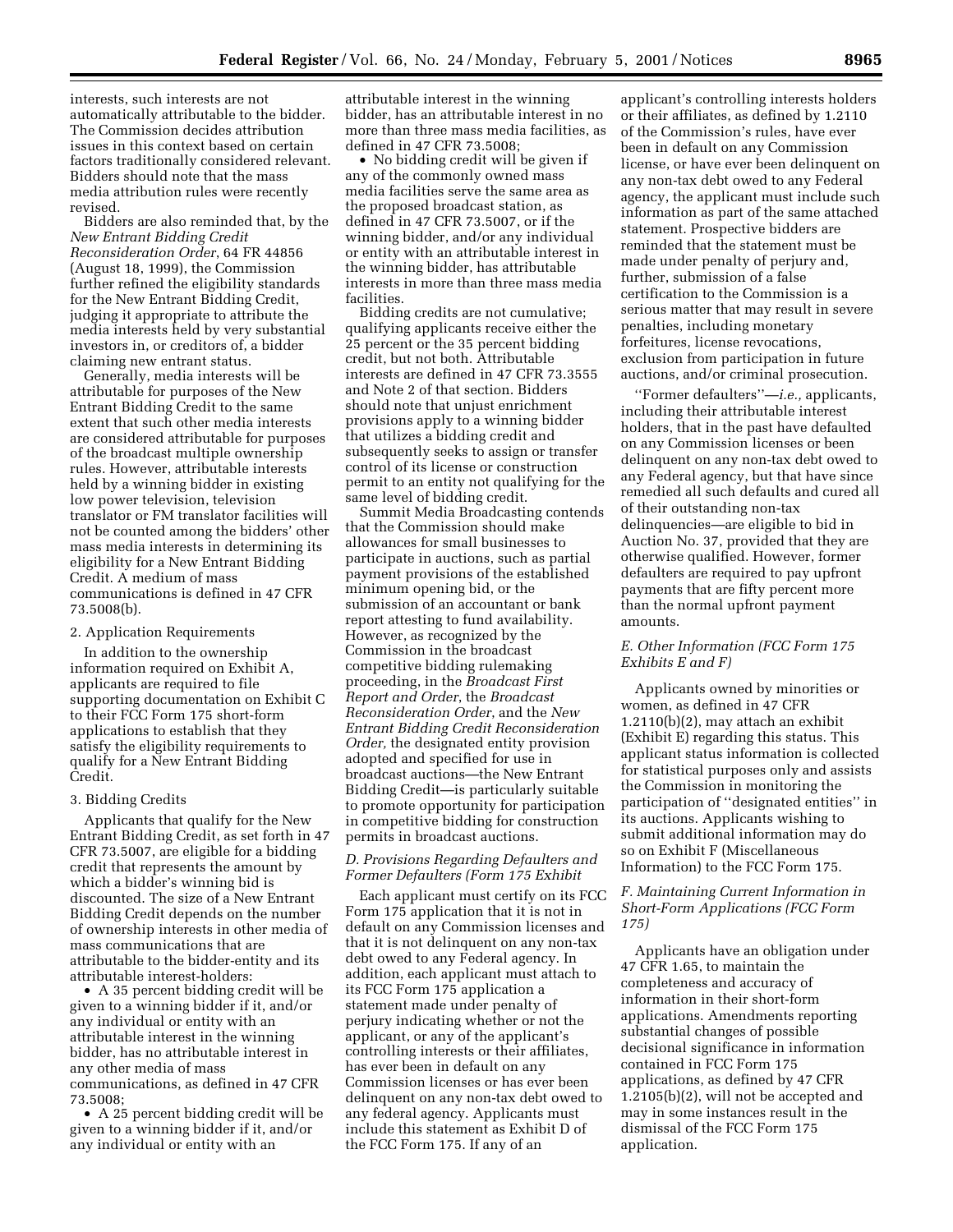# **III. Pre-Auction Procedures**

#### *A. Auction Seminar*

On March 7, 2001 the FCC will sponsor a free seminar for Auction No. 37 at the Federal Communications Commission, located at 445 12th Street, S.W., Washington, D.C. The seminar will provide attendees with information about pre-auction procedures, conduct of the auction, FCC remote bidding software, and the broadcast service and auction rules.

### *B. Short-Form Application (FCC Form 175)—Due March 19, 2001*

In order to be eligible to bid in this auction, applicants must first submit an FCC Form 175 application. This application must be submitted electronically beginning at 12:00 noon ET on March 7, 2001 and must be received at the Commission no later than 6:00 p.m. ET on March 19, 2001. Late applications will not be accepted.

There is no application fee required when filing an FCC Form 175. However, to be eligible to bid, an applicant must submit an upfront payment. *See* Part III.D, *infra.*

Pursuant to procedures established in the *Broadcast First Report and Order*, the Mass Media Bureau will impose a temporary freeze on the filing of FM minor modification applications during the period that FCC Form 175 applications may be filed for FM Auction No. 37. A public notice will be released in this regard.

#### 1. Electronic Filing

Applicants must file their FCC Form 175 applications electronically. For Auction No. 37, applications may generally be filed at any time beginning at 12:00 noon ET on March 7, 2001, until 6:00 p.m. ET on March 19, 2001. Applicants are strongly encouraged to file early and are responsible for allowing adequate time for filing their applications. Applicants may update or amend their electronic applications multiple times until the filing deadline on March 19, 2001.

Applicants must press the ''Submit Form 175'' button on the ''Submit'' page of the electronic form to successfully submit their FCC Form 175. Any form that is not submitted will not be reviewed by the FCC. Information about accessing the FCC Form 175 is included in Attachment C. Technical support is available at (202) 414–1250 (voice) or (202) 414–1255 (text telephone (TTY)); the hours of service are Monday through Friday, from 7:00 a.m. to 10:00 p.m. ET, Saturday, from 8:00 a.m. to 7:00 p.m. ET, and Sunday, from 12:00 noon to 6:00 p.m. ET. In order to provide better

service to the public, all calls to the hotline are recorded.

# 2. Completion of the FCC Form 175

Applicants should carefully review 47 CFR 1.2105, and must complete all items on the FCC Form 175. Instructions for completing the FCC Form 175 are in Attachment D of the public notice. Applicants are encouraged to begin preparing the required attachments for FCC Form 175 prior to submitting the form. Attachments C and D to the public notice provide information on the required attachments and appropriate formats.

### 3. Electronic Review of FCC Form 175

The FCC Form 175 electronic review software may be used to review and print applicants' FCC Form 175 information. Applicants may also view other applicants' completed FCC Form 175s after the filing deadline has passed and the FCC has issued a public notice explaining the status of the applications. For this reason, it is important that applicants do not include their Taxpayer Identification Numbers (TINs) on any exhibits to their FCC Form 175 applications. There is no fee for accessing this system. *See* Attachment C of the Public Notice for details on accessing the review system.

# *C. Application Processing and Minor Corrections*

After the deadline for filing the FCC Form 175 applications has passed, the FCC will process all timely submitted applications to determine which are acceptable for filing, and subsequently will issue a public notice identifying: (1) Those applications accepted for filing (including FCC account numbers and the construction permits for which they applied); (2) those applications rejected; and (3) those applications which have minor defects that may be corrected, and the deadline for filing such corrected applications.

As described more fully in the Commission's rules, after the March 19, 2001 short-form filing deadline, applicants may make only minor corrections to their FCC Form 175 applications. Applicants will not be permitted to make major modifications to their applications (e.g., change their construction permit selections, change the certifying official, change control of the applicant, or change New Entrant Bidding Credit eligibility).

# *D. Upfront Payments—Due April 16, 2001*

In order to be eligible to bid in the auction, applicants must submit an upfront payment accompanied by a FCC Remittance Advice Form (FCC Form 159). After completing the FCC Form 175, filers will have access to an electronic version of the FCC Form 159 that can be printed and faxed to Mellon Bank in Pittsburgh, PA. All upfront payments must be received at Mellon Bank by 6:00 p.m. ET on April 16, 2001. Please note that:

• All payments must be made in U.S. dollars;

• All payments must be made by wire transfer;

• Upfront payments for Auction No. 37 go to a lockbox number different from the ones used in previous FCC auctions, and different from the lockbox number to be used for post-auction payments;

• Failure to deliver the upfront payment by the April 16, 2001 deadline will result in dismissal of the application and disqualification from participation in the auction.

1. Auction Payments by Wire Transfer

Wire transfer payments must be received by 6:00 p.m. ET on April 16, 2001. To avoid untimely payments, applicants should discuss arrangements (including bank closing schedules) with their banker several days before they plan to make the wire transfer, and allow sufficient time for the transfer to be initiated and completed before the deadline. Applicants will need the following information:

ABA Routing Number: 043000261 Receiving Bank: Mellon Pittsburgh BNF: FCC/ACCOUNT# 910–1211

- OBI Field: (Skip one space between each information item)
- ''AUCTIONPAY''
- TAXPAYER IDENTIFICATION NO.
- (same as FCC Form 159, block 26)
- PAYMENT TYPE CODE (enter ''A37U'')
- FCC CODE 1 (same as FCC Form 159, block 23A: ''37'')
- PAYER NAME (same as FCC Form 159, block 2)
- LOCKBOX NO. # 358435

**Note:** The BNF and Lockbox number are specific to the upfront payments for this auction; do not use BNF or Lockbox numbers from previous auctions.

Applicants must fax a completed FCC Form 159 to Mellon Bank at (412) 209– 6045 at least one hour before placing the order for the wire transfer (but on the same business day). On the cover sheet of the fax, write ''Wire Transfer— Auction Payment for Auction Event No. 37.'' Bidders should confirm the timely transmission and receipt of their upfront payment at Mellon Bank by contacting their sending financial institution.

#### 2. FCC Form 159

A completed FCC Remittance Advice Form (FCC Form 159) must be faxed to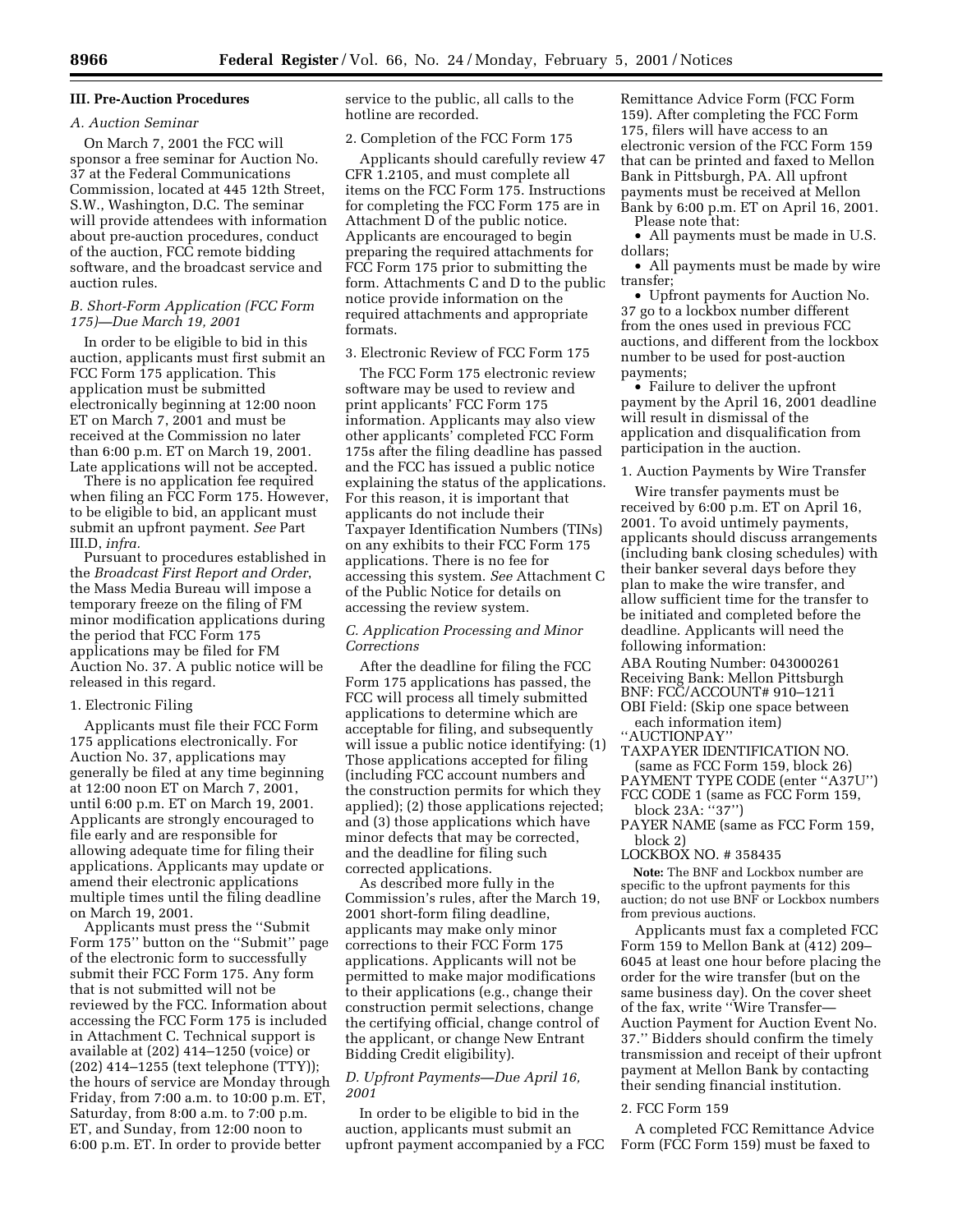Mellon Bank to accompany each upfront *E. Auction Registration* payment. Proper completion of FCC Form 159 is critical to ensuring correct credit of upfront payments. Detailed instructions for completion of FCC Form 159 are included in Attachment E of the public notice. An electronic version of the FCC Form 159 is available after filing the FCC Form 175. The FCC Form 159 must be completed electronically and must be filed with Mellon Bank via facsimile.

#### 3. Amount of Upfront Payment

The Bureaus have delegated authority to determine an appropriate upfront payment for the FM construction permits being auctioned, taking into account such factors as the efficiency of the auction process and the potential value of the spectrum. Any auction applicant that has previously been in default on any Commission license or has previously been delinquent on any non-tax debt owed to any Federal agency must submit an upfront payment equal to 50 percent more than that set for each particular construction permit. *See* 47 CFR 1.2106.

# 4. Applicant's Wire Transfer Information for Purposes of Refunds

The Commission will use wire transfers for all Auction No. 37 refunds. To ensure that refunds of upfront payments are processed in an expeditious manner, the Commission is requesting that all pertinent information as listed below be supplied to the FCC. Applicants can provide the information electronically during the initial short form filing window after the form has been submitted. Wire Transfer Instructions can also be manually faxed to the FCC, Financial Operations Center, Auctions Accounting Group, ATTN: Tim Dates or Gail Glasser, at (202) 418– 2843 by March 19, 2001. Should the payer fail to submit the requested information, the refund will be returned to the original payer. For additional information, please call (202) 418–1995. Name of Bank

# ABA Number

Contact and Phone Number Account Number to Credit Name of Account Holder Correspondent Bank (if applicable) ABA Number Account Number Tax ID Number

(Applicants should also note that implementation of the Debt Collection Improvement Act of 1996 requires the FCC to obtain a Taxpayer Identification Number (TIN) before it can disburse refunds.) Eligibility for refunds is discussed in Section V.E.

Approximately ten days before the auction, the FCC will issue a public notice announcing all qualified bidders for the auction. Qualified bidders are those applicants whose short-form applications have been accepted for filing and that have timely submitted an upfront payment.

All qualified bidders are automatically registered for the auction. Registration materials will be distributed prior to the auction by two separate overnight mailings, each containing part of the confidential identification codes required to place bids. These mailings will be sent only to the contact person at the contact address listed in the short-form application.

Applicants that do not receive both registration mailings will not be able to submit bids. Therefore, any qualified applicant that has not received both mailings by noon on Thursday, May 3, 2001, should contact the Auctions Hotline at (717) 338–2888. Receipt of both registration mailings is critical to participating in the auction and each applicant is responsible for ensuring it has received all of the registration material.

Qualified bidders should note that lost login codes, passwords, or bidder identification numbers can be replaced only by appearing *in person* at the FCC Auction Headquarters located at 445 12th Street, SW., Washington, DC 20554. Only an authorized representative or certifying official, as designated on an applicant's short-form application, may appear in person with two forms of identification (one of which must be a photo identification) in order to receive replacement codes. Qualified bidders requiring replacement codes must call technical support prior to arriving at the FCC to arrange preparation of new codes.

#### *F. Remote Electronic Bidding Software*

Qualified bidders are allowed to bid electronically or by telephone. If choosing to bid electronically, each bidder must purchase their own copy of the remote electronic bidding software. Electronic bids will only be accepted from those applicants purchasing the software. However, the software may be copied by the applicant for use by its authorized bidders at different locations. The price of the FCC's remote bidding software is \$175.00 and must be ordered by Monday, March 19, 2001. For security purposes, the software is only mailed to the contact person at the contact address listed on the short-form application. Please note that auction

software is tailored to a specific auction, so software from prior auctions will not work for Auction No. 37. If bidding telephonically, the telephonic bidding phone number will be supplied in the first Federal Express mailing of confidential login codes. Qualified bidders that do not purchase the software may only bid telephonically. To indicate your bidding preference, an FCC Bidding Preference/Remote Software Order Form can be accessed when submitting the FCC Form 175. Bidders should complete this form electronically, print it out and fax to (717) 338–2850. A manual copy of this form is also included as Attachment F of the public notice.

## *G. Mock Auction*

All qualified bidders will be eligible to participate in a mock auction on Monday, May 7, 2001. The mock auction will enable applicants to become familiar with the electronic software prior to the auction. Free demonstration software will be available for use in the mock auction. Participation by all bidders is strongly recommended. Details will be announced by public notice.

#### **IV. Auction Event**

The first round of bidding for Auction No. 37 will begin on Wednesday, May 9, 2001. The initial bidding schedule will be announced in the public notice listing the qualified bidders, which is released approximately 10 days before the start of the auction.

# *E. Auction Structure*

#### 1. Multiple Round, Ascending Auction

In the *Auction No. 37 Comment Public Notice*, we proposed to award the construction permits for FM Broadcast stations in a simultaneous, multipleround, ascending auction. We received no comments on this issue. We conclude that it is operationally feasible and appropriate to auction the construction permits using this auction design. Unless otherwise announced, bids will be accepted on all construction permits in successive rounds of bidding.

#### 2. Maximum Eligibility and Activity Rules

In the *Auction No. 37 Comment Public Notice*, we proposed that the amount of the upfront payment submitted by a bidder would determine the initial maximum eligibility (as measured in bidding units) for each bidder.

For Auction No. 37, we will adopt the maximum eligibility proposal for Auction No. 37. The amount of the upfront payment submitted by a bidder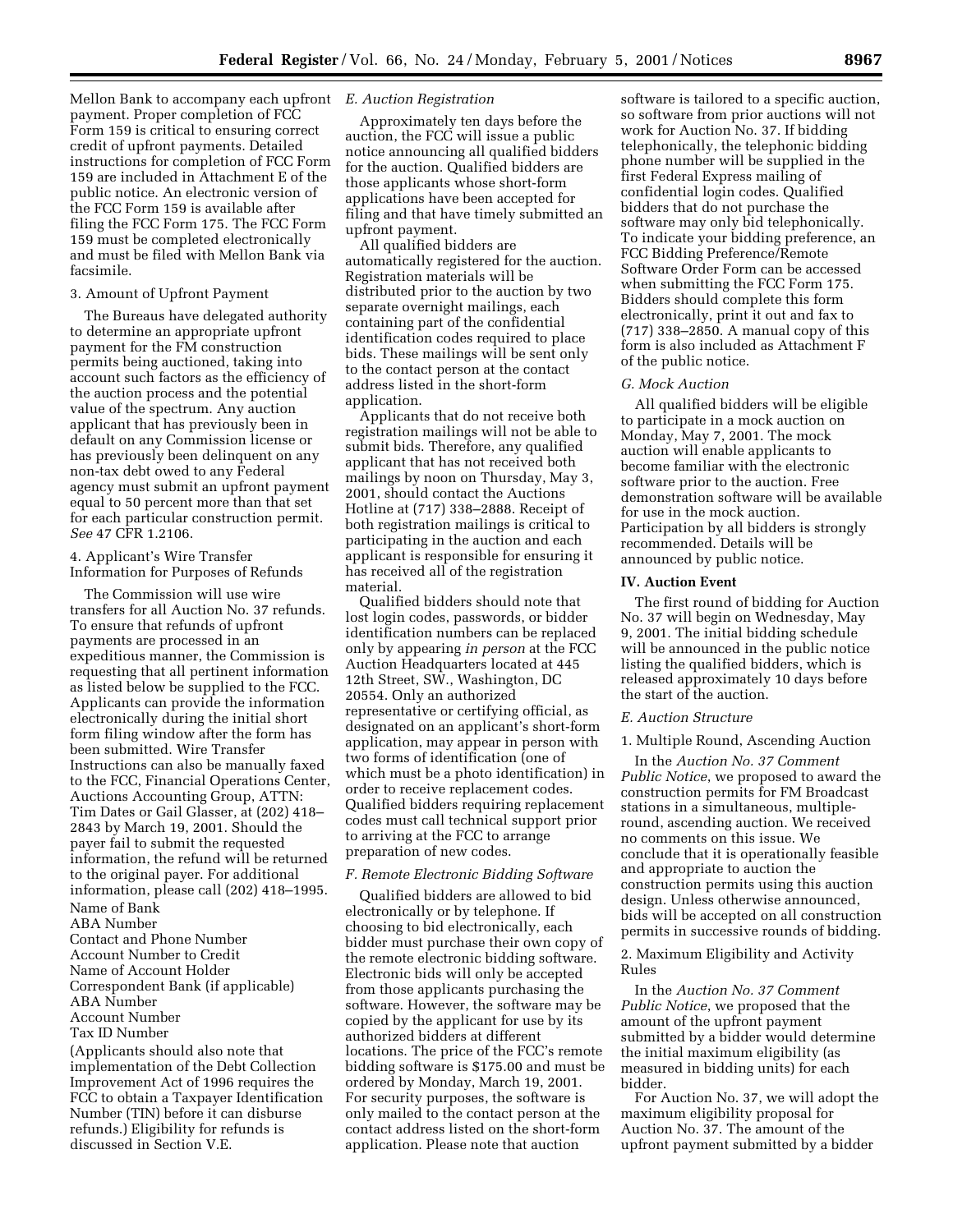determines the initial maximum eligibility (in bidding units) for each bidder. Note again that the upfront payments are not attributed to specific construction permits, but instead will be translated into bidding units to define a bidder's initial maximum eligibility. The total upfront payment defines the maximum number of bidding units on which the applicant will be permitted to bid. As there is no provision for increasing a bidder's maximum eligibility during the course of an auction, prospective bidders are cautioned to calculate their upfront payments carefully. The total upfront payment does not define the total dollars a bidder may bid on any given construction permit.

In order to ensure that the auction closes within a reasonable period of time, an activity rule requires bidders to bid actively throughout the auction, rather than wait until the end before participating. Bidders are required to be active on 100 percent of their maximum eligibility during each round of the auction.

A bidder's activity level in a round is the sum of the bidding units associated with construction permits on which the bidder is active. A bidder is considered active on a construction permit in the current round if it is either the high bidder at the end of the previous round and does not withdraw the high bid in the current round, or if it submits an acceptable bid in the current round. Failure to maintain the requisite activity level will result in the use of an activity rule waiver, if any remain, or a permanent reduction in the bidder's bidding eligibility to bring them into compliance with the activity rule.

3. Activity Rule Waivers and Reducing Eligibility

In the *Auction No. 37 Comment Public Notice*, we proposed that each bidder in the auction would be provided five activity rule waivers that may be used in any round during the course of the auction.

Based upon our experience in previous auctions, we adopt our proposal and each bidder will be provided five activity rule waivers that may be used in any round during the course of the auction. Use of an activity rule waiver preserves the bidder's current bidding eligibility despite the bidder's activity in the current round being below the required minimum level. An activity rule waiver applies to an entire round of bidding and not to a particular construction permit. We are satisfied that our practice of providing five waivers over the course of the auction provides a sufficient number of waivers and maximum flexibility to the bidders, while safeguarding the integrity of the auction.

The FCC auction system assumes that bidders with insufficient activity would prefer to use an activity rule waiver (if available) rather than lose bidding eligibility. Therefore, the system will automatically apply a waiver (known as an ''automatic waiver'') at the end of any round where a bidder's activity level is below the minimum required unless: (1) There are no activity rule waivers available; or (2) the bidder overrides the automatic application of a waiver by reducing eligibility, thereby meeting the minimum requirements.

A bidder with insufficient activity that wants to reduce its bidding eligibility rather than use an activity rule waiver must affirmatively override the automatic waiver mechanism during the round by using the reduce eligibility function in the software. In this case, the bidder's eligibility is permanently reduced to bring the bidder into compliance with the activity rules. Once eligibility has been reduced, a bidder will not be permitted to regain its lost bidding eligibility.

Finally, a bidder may proactively use an activity rule waiver as a means to keep the auction open without placing a bid. If a bidder submits a proactive waiver (using the proactive waiver function in the bidding software) during a round in which no bids are submitted, the auction will remain open and the bidder's eligibility will be preserved. An automatic waiver invoked in a round in which there are no new valid bids or withdrawals will not keep the auction open.

### 4. Auction Stopping Rules

For Auction No. 37, the Bureau proposed to employ a simultaneous stopping rule. Under this rule, bidding will remain open on all construction permits until bidding stops on every construction permit. The auction will close for all construction permits when one round passes during which no bidder submits a new acceptable bid on any construction permit, a withdrawal, or applies a proactive waiver. After the first such round, bidding closes simultaneously on all construction permits.

The Bureau also sought comment on a modified version of the stopping rule. The modified version of the stopping rule would close the auction after the first round in which no bidder submits a proactive waiver, a withdrawal, or a new bid on a construction permit when it is not the standing high bidder. Thus, absent any other bidding activity, a bidder placing a new bid on a

construction permit for which it is the standing high bidder would not keep the auction open under this modified stopping rule.

The Bureau further proposed retaining the discretion to keep an auction open even if no new acceptable bids or proactive waivers are submitted and no previous high bids are withdrawn in a round. In this event, the effect will be the same as if a bidder had submitted a proactive waiver. Thus, the activity rule will apply as usual, and a bidder with insufficient activity will either lose bidding eligibility or use an activity rule waiver (if it has any left).

In addition, we proposed that the Bureau reserve the right to declare that the auction will end after a specified number of additional rounds (''special stopping rule''). If the Bureau invokes this special stopping rule, it will accept bids in the final round(s) only for construction permits on which the high bid increased in at least one of the preceding specified number of rounds. We proposed to exercise this option only in circumstances such as where the auction is proceeding very slowly, where there is minimal overall bidding activity, or where it appears likely that the auction will not close within a reasonable period of time. Before exercising this option, the Bureau is likely to attempt to increase the pace of the auction by, for example, increasing the number of bidding rounds per day, and/or adjusting the amount of the minimum bid increments for construction permits.

We adopt all of the above proposals concerning the auction stopping rules. Auction No. 37 will begin under the simultaneous stopping rule, and the Bureau will retain the discretion to invoke the other versions of the stopping rule.

### 5. Auction Delay, Suspension, or Cancellation

In the *Auction No. 37 Comment Public Notice*, we proposed that, by public notice or by announcement during the auction, the Bureau may delay, suspend, or cancel the auction in the event of natural disaster, technical obstacle, evidence of an auction security breach, unlawful bidding activity, administrative or weather necessity, or for any other reason that affects the fair and competitive conduct of competitive bidding.

Because this approach has proven effective in resolving exigent circumstances in previous auctions, we will adopt our proposed auction cancellation rules. By public notice or by announcement during the auction, the Bureau may delay, suspend, or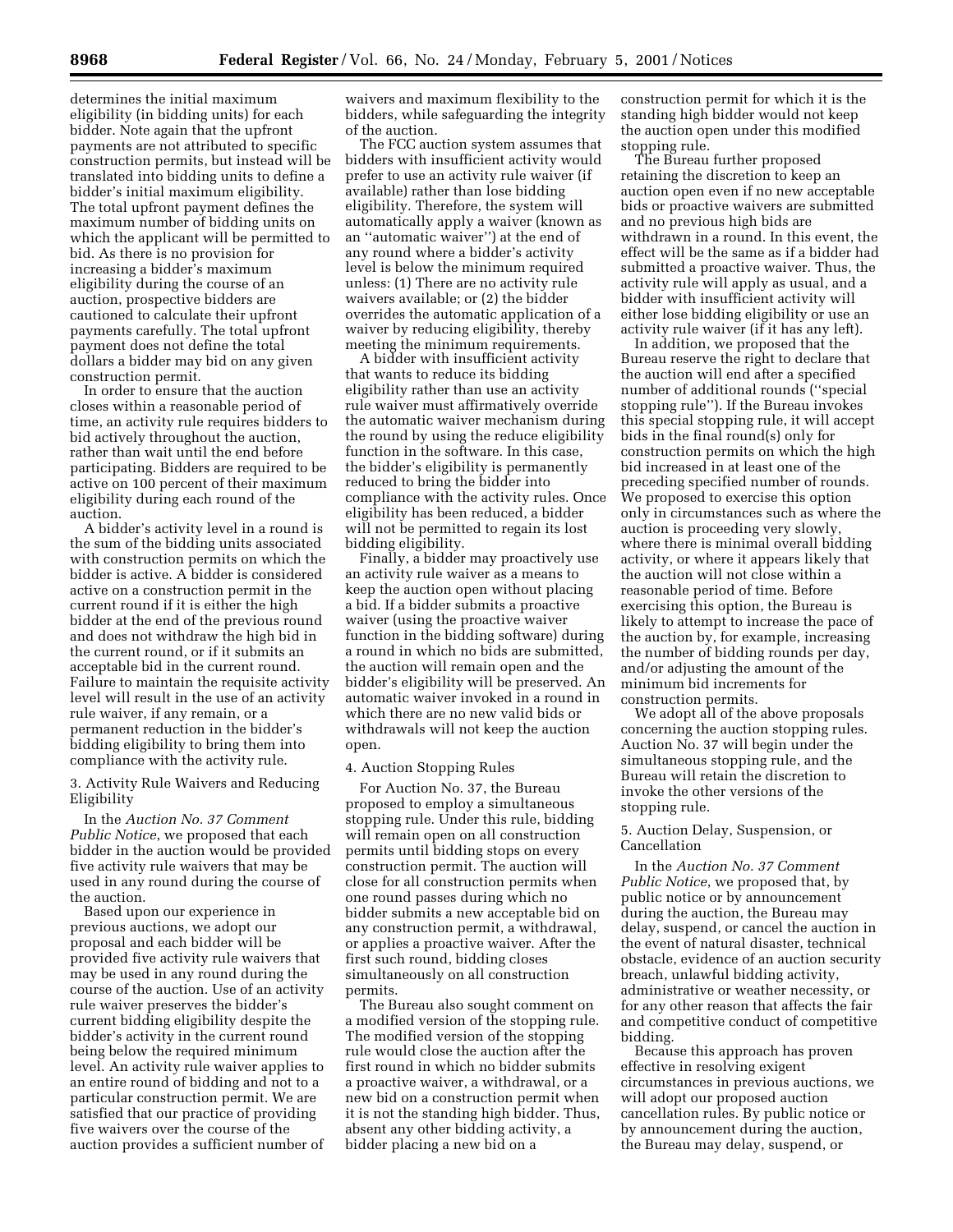cancel the auction in the event of natural disaster, technical obstacle, evidence of an auction security breach, unlawful bidding activity, administrative or weather necessity, or for any other reason that affects the fair and competitive conduct of competitive bidding. In such cases, the Bureau, in their sole discretion, may elect to: Resume the auction starting from the beginning of the current round; resume the auction starting from some previous round; or cancel the auction in its entirety. Network interruption may cause the Bureau to delay or suspend the auction. We emphasize that exercise of this authority is solely within the discretion of the Bureau, and its use is not intended to be a substitute for situations in which bidders may wish to apply their activity rule waivers.

#### *B. Bidding Procedures*

#### 1. Round Structure

The initial bidding schedule will be announced in the public notice listing the qualified bidders, which is released approximately 10 days before the start of the auction. This public notice will be included in the registration mailings. The round structure for each bidding round contains a single bidding round followed by the release of the round results. Multiple bidding rounds may be conducted in a given day. Details regarding round result formats and locations will also be included in the public notice.

The FCC has discretion to change the bidding schedule in order to foster an auction pace that reasonably balances speed with the bidders' need to study round results and adjust their bidding strategies. The FCC may increase or decrease the amount of time for the bidding rounds and review periods, or the number of rounds per day, depending upon the bidding activity level and other factors.

2. Reserve Price or Minimum Opening Bid

The Balanced Budget Act of 1997 calls upon the Commission to prescribe methods by which a reasonable reserve price will be required or a minimum opening bid established when FCC licenses or construction permits are subject to auction (*i.e.*, because they are mutually exclusive), unless the Commission determines that a reserve price or minimum opening bid is not in the public interest. Congress has enacted a presumption that unless the Commission determines otherwise, minimum opening bids or reserve prices are in the public interest. In conformity with this mandate, the Commission has

directed the Bureaus to seek comment on the use of a minimum opening bid and/or reserve price prior to the start of each auction.

In the *Auction No. 37 Comment Public Notice*, the Bureaus proposed to establish minimum opening bids for Auction No. 37. The minimum opening bid was determined by taking into account various factors relating to the efficiency of the auction and the potential value of the spectrum, including the type of service and class of facility offered, market size, population covered by the proposed FM broadcast facility, industry cash flow data, and recent broadcast transactions.

Several commenters asserted that the minimum opening bids and/or upfront payments identified in Attachment A of the *Auction No. 37 Additional Comment Public Notice* are excessive and seek reductions thereof. In general, most commenters claim that the minimum opening bids, as well as the upfront payments, may not accurately reflect the value of the proposed FM construction permits, as determined by class of facility, market size and anticipated population coverage, and that many of the proposals are not consistent with the minimum opening bids and upfront payments for similar facilities auctioned in Auction No. 25.

After careful consideration of the concerns raised by commenters, we have adjusted the minimum opening bids and upfront payments to reduce the possibility of unsold construction permits and the likelihood that excessive minimum opening bid and upfront payment amounts could discourage auction participation. We believe the modified minimum opening bids and upfront payments remain sufficient to deter insincere bidding. The revised minimum opening bids and upfront payment amounts are reflected on Attachment A to the Public Notice.

3. Bid Increments and Minimum Accepted Bids

In the *Auction No. 37 Comment Public Notice*, we proposed to apply a minimum bid increment of 10 percent. We further proposed to retain the discretion to change the minimum bid increment if circumstances so dictate.

We adopt the proposal contained in the *Auction No. 37 Comment Public Notice.* Once there is a standing high bid on the construction permit, there will be a bid increment associated with that bid indicating the minimum amount by which the bid on that permit can be raised. For Auction No. 37, we will use a flat, across-the-board increment of 10 percent to calculate the minimum bid increment. The Bureaus retain the

discretion to compute the minimum bid increment through other methodologies if it determines circumstances so dictate. Advanced notice of the Bureau's decision to do so will be announced via the Automated Auction System.

#### 4. High Bids

Each bid will be date- and timestamped when it is entered into the FCC computer system. In the event of tie high bids (identical gross bid amounts) for a construction permit during a round, the earliest of the tied bids will be the standing high bid at the end of the round. The bidding software allows bidders to make multiple submissions in a round. As each bid is individually date- and time-stamped according to when it was submitted, bids submitted by a bidder earlier in a round will have an earlier date and time stamp than bids submitted later in a round.

#### 5. Bidding

During a bidding round, a bidder may submit bids for as many construction permits as it wishes (subject to its eligibility), withdraw high bids from previous bidding rounds, remove bids placed in the same bidding round, or permanently reduce eligibility. Bidders also have the option of making multiple submissions and withdrawals in each bidding round. If a bidder submits multiple bids for a single construction permit in the same round, the system takes the last bid entered as that bidder's bid for the round, and the dateand time-stamp of that bid reflects the latest time the bid was submitted.

Please note that all bidding will take place remotely either through the automated bidding software or by telephonic bidding. (Telephonic bid assistants are required to use a script when entering bids placed by telephone. Telephonic bidders are therefore reminded to allow sufficient time to bid by placing their calls well in advance of the close of a round. Normally, four to five minutes are necessary to complete a bid submission.) There will be no onsite bidding during Auction No. 37.

A bidder's ability to bid on specific construction permits in the first round of the auction is determined by two factors: (1) The construction permits applied for on FCC Form 175; and (2) the upfront payment amount deposited. The bid submission screens will be tailored for each bidder to include only those construction permits for which the bidder applied on its FCC Form 175. A bidder also has the option to further tailor its bid submission screens to call up specified groups of construction permits.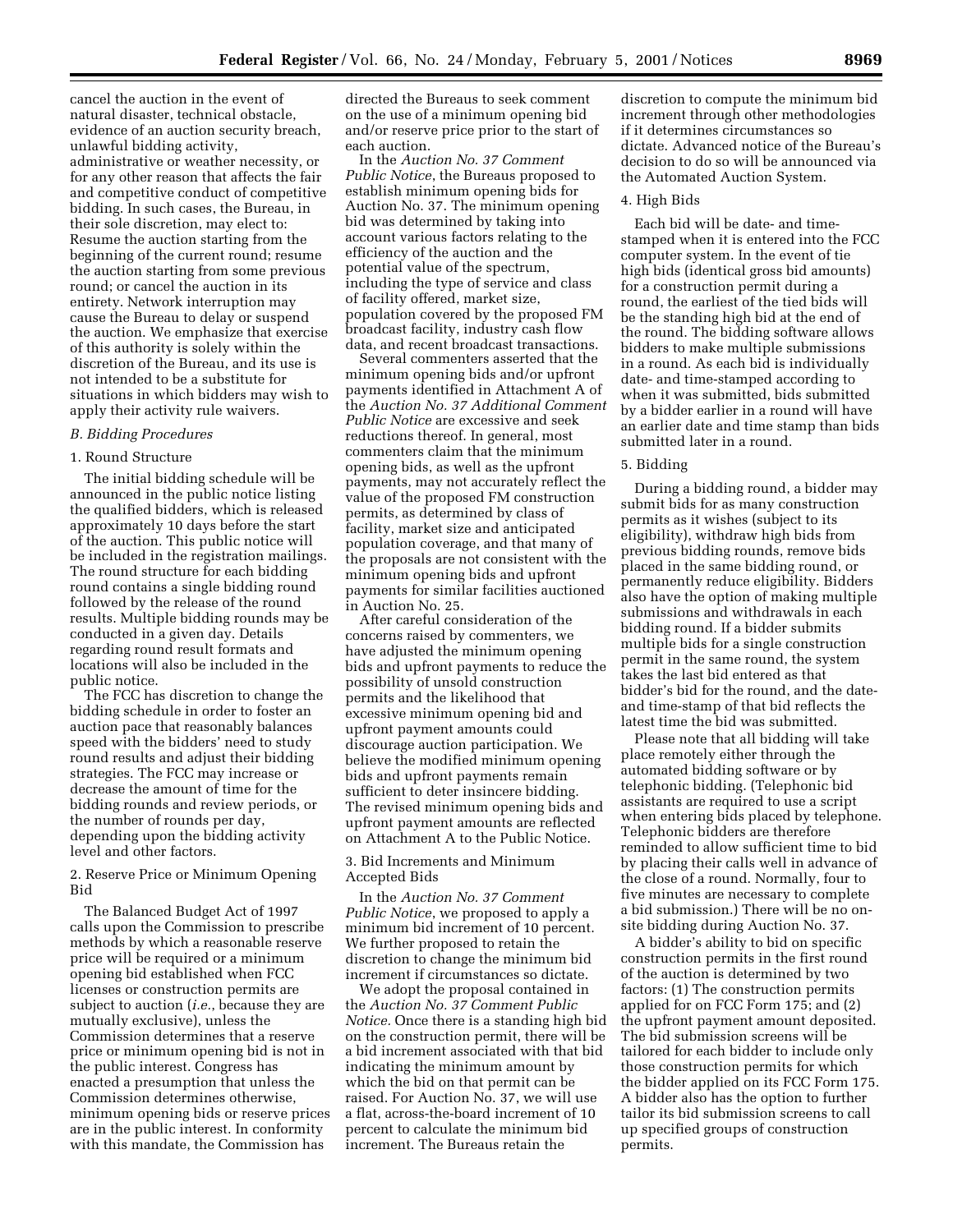The bidding software requires each bidder to login to the FCC auction system during the bidding round using the FCC account number, bidder identification number, and the confidential security codes provided in the registration materials. Bidders are strongly encouraged to download and print bid confirmations after they submit their bids.

The bid entry screen of the automated auction system software for Auction No. 37 allows bidders to place multiple increment bids. Specifically, high bids may be increased from one to nine bid increments. A single bid increment is defined as the difference between the standing high bid and the minimum acceptable bid for a construction permit. The bidding software will display the bid increment for each construction permit.

To place a bid on a construction permit, the bidder must increase the standing high bid by one to nine times the bid increment. This is done by entering a whole number between 1 and 9 in the bid increment multiplier (Bid Mult) field in the software. This value will determine the amount of the bid (Amount Bid) by multiplying the bid increment multiplier by the bid increment and adding the result to the high bid amount according to the following formula:

Amount Bid = High Bid + (Bid Mult  $*$ Bid Increment)

Thus, bidders may place a bid that exceeds the standing high bid by between one and nine times the bid increment. For example, to bid the minimum acceptable bid, which is equal to one bid increment, a bidder will enter "1" in the bid increment multiplier column and press submit.

For any construction permit on which the FCC is designated as the high bidder (*i.e.*, a construction permit that has not yet received a bid in the auction or where the high bid was withdrawn and a new bid has not yet been placed), bidders will be limited to bidding only the minimum acceptable bid. In both of these cases no increment exists for the construction permit, and bidders should enter "1" in the Bid Mult field. Note that in this case, any whole number between 1 and 9 entered in the multiplier column will result in a bid value at the minimum acceptable bid amount. Finally, bidders are cautioned in entering numbers in the Bid Mult field because, as explained in the following section, a high bidder that withdraws its standing high bid from a previous round, even if mistakenly or erroneously made, is subject to bid withdrawal payments.

# 6. Bid Removal and Bid Withdrawal

In the *Auction No. 37 Comment Public Notice*, we proposed bid removal and bid withdrawal rules. With respect to bid withdrawals, we proposed limiting each bidder to withdrawals in no more than two rounds during the course of the auction. The two rounds in which withdrawals are utilized, we proposed, would be at the bidder's discretion.

In previous auctions, we have detected bidder conduct that, arguably, may have constituted strategic bidding through the use of bid withdrawals. While we continue to recognize the important role that bid withdrawals play in an auction, we conclude that, for Auction No. 37, adoption of a limit on their use to two rounds is the most appropriate outcome. By doing so we believe we strike a reasonable compromise that will allow bidders to use withdrawals. Our decision on this issue is based upon our experience in prior auctions, particularly the PCS D, E and F block auctions, and 800 MHz SMR auction, and is in no way a reflection of our view regarding the likelihood of any speculation or "gaming" in this auction.

The Bureau will therefore limit the number of rounds in which bidders may place withdrawals to two rounds. These rounds will be at the bidder's discretion and there will be no limit on the number of bids that may be withdrawn in either of these rounds. Withdrawals during the auction will still be subject to the bid withdrawal payments specified in 47 CFR 1.2104(g). Bidders should note that abuse of the Commission's bid withdrawal procedures could result in the denial of the ability to bid on construction permits. If a high bid is withdrawn, the construction permit will be offered in the next round at the second highest bid price, which may be less than, or equal to, in the case of tie bids, the amount of the withdrawn bid, without any bid increment. The Commission will serve as a ''place holder'' on the construction permit until a new acceptable bid is submitted on that construction permit.

*Procedures.* Before the close of a bidding round, a bidder has the option of removing any bids placed in that round. By using the ''remove bid'' function in the software, a bidder may effectively ''unsubmit'' any bid placed within that round. Removing a bid will affect a bidder's activity for the round in which it is removed, *i.e.*, a bid that is subsequently removed does not count toward the bidder's activity requirement. This procedure will enhance bidder flexibility during the

auction. Therefore, we will adopt these procedures for Auction No. 37.

Once a round closes, a bidder may no longer remove a bid. However, in later rounds, a bidder may withdraw standing high bids from previous rounds using the ''withdraw bid'' function (assuming that the bidder has not exhausted its withdrawal allowance). A high bidder that withdraws its standing high bid from a previous round during the auction is subject to the bid withdrawal payments specified in 47 CFR 1.2104(g).

*Calculation.* Generally, the Commission imposes payments on bidders that withdraw high bids during the course of an auction. If a bidder withdraws its bid and there is no higher bid in the same or subsequent auction(s), the bidder that withdrew its bid is responsible for the difference between its withdrawn bid and the net high bid in the same or subsequent auction(s). In the case of multiple bid withdrawals on a single construction permit, within the same or subsequent auctions(s), the payment for each bid withdrawal will be calculated based on the sequence of bid withdrawals and the amounts withdrawn. No withdrawal payment will be assessed for a withdrawn bid if either the subsequent winning bid or any of the intervening subsequent withdrawn bids, in either the same or subsequent auctions(s), equals or exceeds that withdrawn bid. Thus, a bidder that withdraws a bid will not be responsible for any withdrawal payments if there is a subsequent higher bid in the same or subsequent auction(s). This policy allows bidder to most efficiently allocate their resources as well as to evaluate their bidding strategies and business plans during an auction while, at the same time, maintaining the integrity of the auction process. The Bureau retains the discretion to scrutinize multiple bid withdrawals on a single construction permit for evidence of anti-competitive strategic behavior and take appropriate action when deemed necessary.

In the *Part 1 Fifth Report and Order,* 65 FR 52323 (August 29, 2000), the Commission modified 1.2104(g)(1) of the rules regarding assessments of interim bid withdrawal payments. As amended, 1.2104(g)(1) provides that in instances in which bids have been withdrawn on a construction permit that is not won in the same auction, the Commission will assess an interim withdrawal payment equal to 3 percent of the amount of the bid withdrawals. The 3 percent interim payment will be applied toward any final bid withdrawal payment that will be assessed at the close of the subsequent auction of the